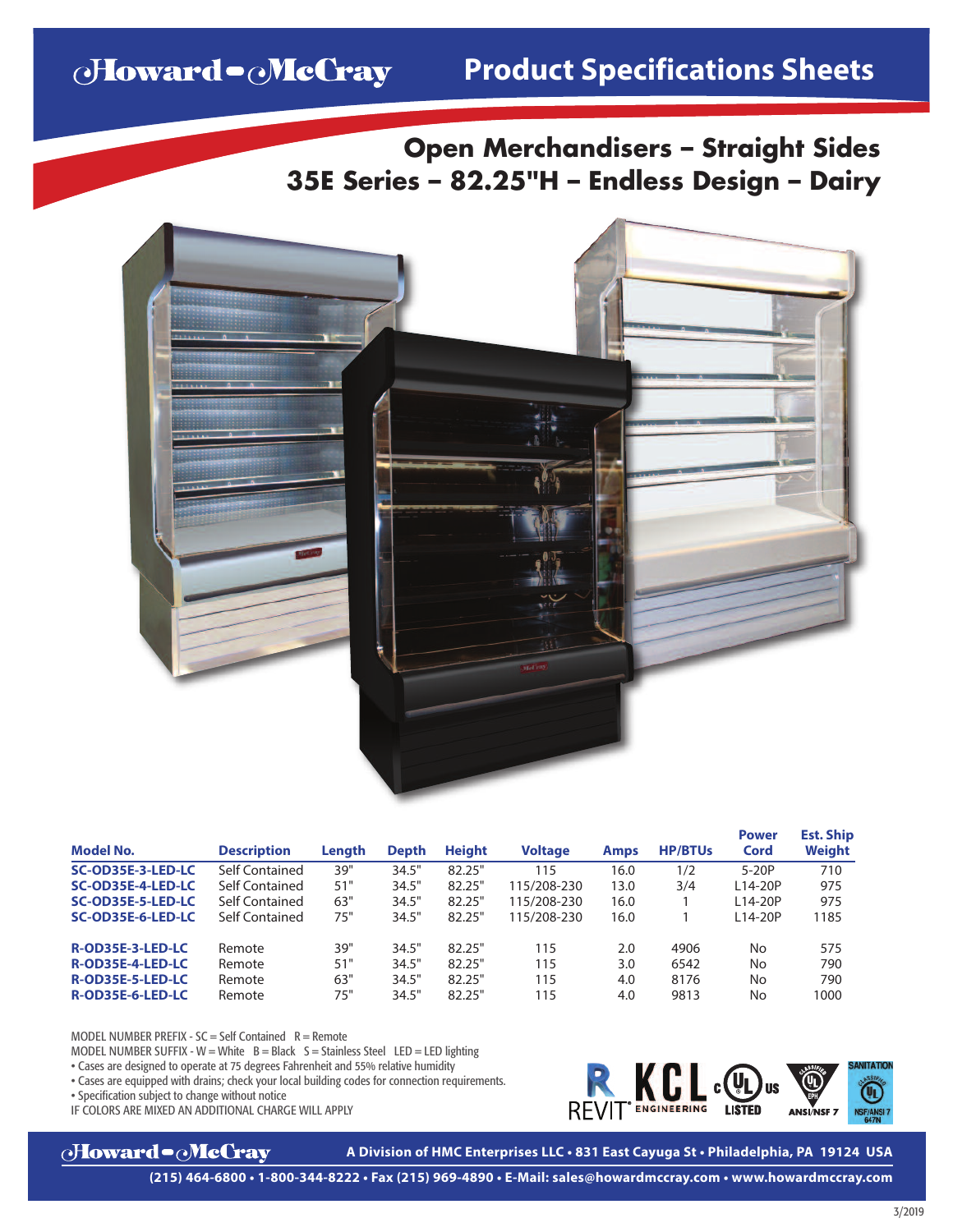# **Open Merchandisers – Straight Sides 35E Series – 82.25"H – Endless Design – Dairy**

## **Standard Specifications and Optional Features**

#### **CONSTRUCTION**

- UL Classified to ANSI/NSF 7
- Foamed in place CFC free foam
- Heavy gauge steel super structure
- Multi deck
- Endless design allows for continuous line up

#### **INTERIOR**

- White, black, or stainless steel end panels
- Removable white, black, or stainless steel floor pans
- White, black, or stainless steel perforated rear wall (for even air distribution)
- Full length lighting at top of unit
- <sup>4</sup> levels of lighted shelving
- <sup>5</sup> levels of product display
- Stylish price tag molding on each shelf

#### **EXTERIOR**

- White, black, or stainless steel ends and front
- Removeable front grill allows for cleaning and servicing
- 1" bumper
- Choice of end panels

#### **FINISHES**

- White, black, or stainless steel front rail
- White, black, or stainless steel end trim
- Laminate, and custom paints available
- White, black, or stainless steel end panels
- White, black, or stainless steel rear panels

#### **LIGHTING**

- <sup>1</sup> row at inside top of unit
- <sup>4</sup> rows of lighted shelving
- Lit Canopy

#### **ELECTRICAL REQUIREMENTS**

- Self contained unit comes with cord and plug
- UL/CUL listed
- See Tech page for details on voltage

#### **REFRIGERATION**

- Self Contained; R404A expansion valve system
- Remote; R407A expansion valve system
- Low velocity fans located below deck area (to insure even flow of air)
- Electronic Control System with automatic air defrost to maintain balanced temperatures
- New high efficency air screen technology
- Self contained system
- Copeland hermetic unit
- Remotes available

#### **OPTIONAL FEATURES**

- Solid state lighting
- Night covers
- Security cover
- Peg bars
- Insulated divider for line ups
- Plexiglas divider for line ups
- Stainless steel, laminated or paint
- Product stops on shelving
- <sup>3</sup> different end panel choices
- Digital thermometer

#### *Important Note:*

*Allrefrigerated cases are designed to operate in an environment of 75 degrees and 55% relative humidity. Product must be cooled before being displayed within the case. DRAIN IS REQUIRED*

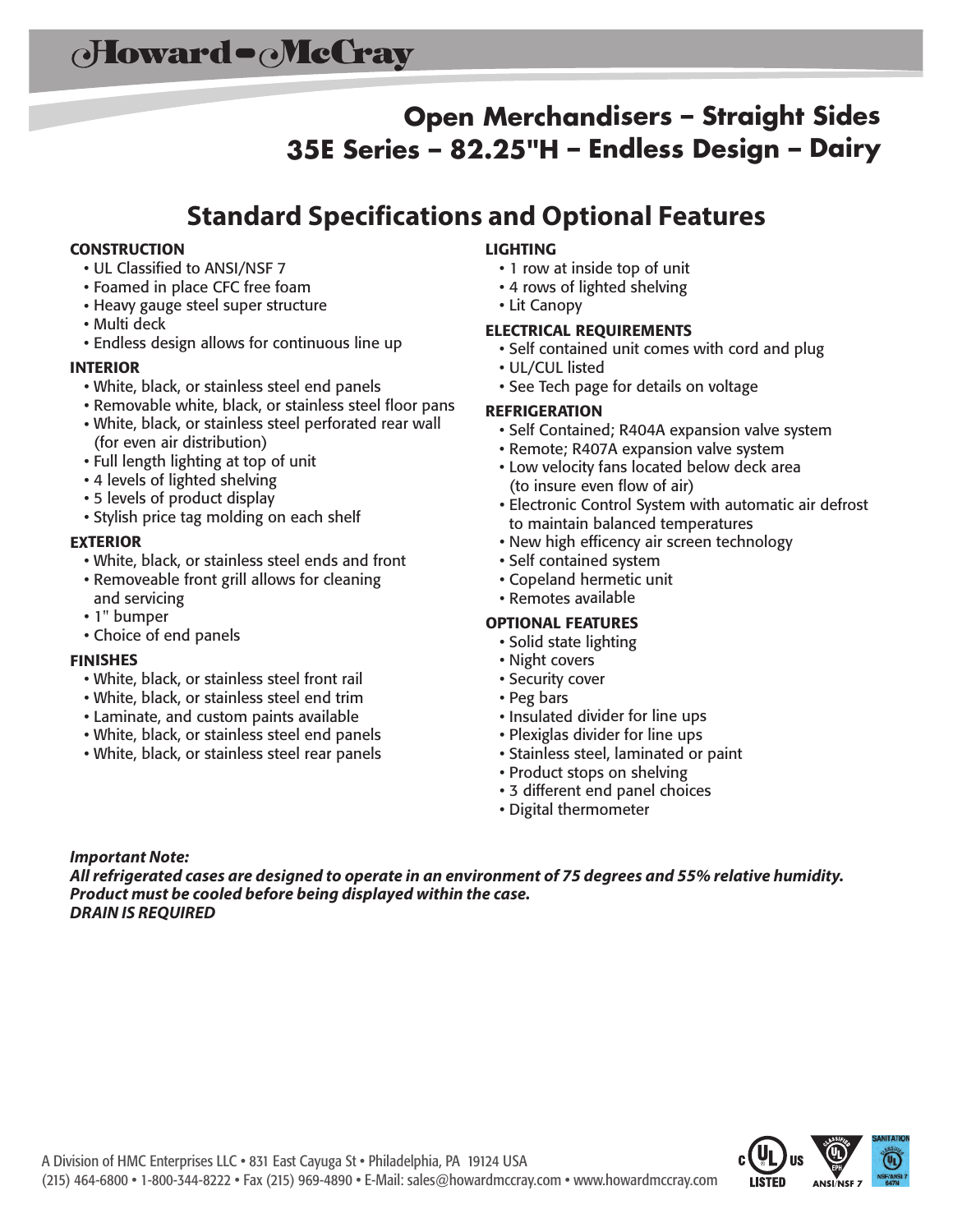## **Open Merchandisers – Straight Sides 35E Series – 82.25"H – Endless Design – Dairy**

## **Technical Data**

| <b>Model No.</b>                     | SC<br>R         | SC-OD35E-3-LED-LC<br>R-OD35E-3-LED-LC | SC-OD35E-4-LED-LC<br>R-OD35E-4-LED-LC | SC-OD35E-5-LED-LC<br>R-OD35E-5-LED-LC | SC-OD35E-6-LED-LC<br>R-OD35E-6-LED-LC |  |
|--------------------------------------|-----------------|---------------------------------------|---------------------------------------|---------------------------------------|---------------------------------------|--|
| Length with (2) ends                 |                 | 39"                                   | 51"                                   | 63"                                   | 75"                                   |  |
| <b>Length without ends</b>           |                 | 36"                                   | 48"                                   | 60"                                   | 72"                                   |  |
| <b>Height with ends</b>              |                 | 82.25"                                | 82.25"                                | 82.25"                                | 82.25"                                |  |
| <b>Height without ends</b>           |                 | 82"                                   | 82"                                   | 82"                                   | 82"                                   |  |
| Depth with ends                      |                 | 34.5"                                 | 34.5"                                 | 34.5"                                 | 34.5"                                 |  |
| <b>Depth without ends</b>            |                 | 34"                                   | 34"                                   | 34"                                   | 34"                                   |  |
| <b>Endless design</b>                |                 | <b>YES</b>                            | <b>YES</b>                            | <b>YES</b>                            | <b>YES</b>                            |  |
| (Dimensions are +/- 1/4")            |                 |                                       |                                       |                                       |                                       |  |
| <b>Operating temperature</b>         |                 | 36°F to 40°F                          | 36°F to 40°F                          | $36^{\circ}$ F to $40^{\circ}$ F      | 36°F to 40°F                          |  |
| <b>Refrigerant (expansion valve)</b> | SC/R            | R404A / R407A                         | R404A / R407A                         | R404A / R407A                         | R404A / R407A                         |  |
| <b>Compressor size HP</b>            | <b>SC</b>       | 1/2                                   | 3/4                                   | $\mathbf{1}$                          | $\mathbf{1}$                          |  |
| BTU's at +20°F Evap. Temp.           | $\mathsf{R}$    | 4906                                  | 6542                                  | 81760                                 | 9813                                  |  |
| <b>Voltage</b>                       | SC              | 115                                   | 115                                   | 115                                   | 115                                   |  |
| Amperage                             | $\overline{SC}$ | 16.0                                  | 13.0                                  | 16.0                                  | 16.0                                  |  |
| <b>Remote Voltage</b>                | R               | 115                                   | 115 / 208-230                         | 115 / 208-230                         | 115 / 208-230                         |  |
| Amperage, lights only                | ${\sf R}$       | 2.0                                   | 3.0                                   | 4.0                                   | 4.0                                   |  |
| <b>Cord and plug</b>                 | SC              | $5-15P$                               | L14-20P                               | L14-20P                               | L14-20P                               |  |
|                                      | ${\sf R}$       | N/A                                   | N/A                                   | N/A                                   | N/A                                   |  |
| <b>Exterior color</b>                |                 | W, B, S                               | W, B, S                               | W, B, S                               | W, B, S                               |  |
| <b>Interior color</b>                |                 | W, B, S                               | W, B, S                               | W, B, S                               | W, B, S                               |  |
| # of rows / shelves                  |                 | 4/4                                   | 4/4                                   | W, B, S                               | 4/8                                   |  |
| <b>Shelf Size</b>                    |                 | (4) 18"                               | (4) 18"                               | (4) 18"                               | (8) 18"                               |  |
| <b>Shipping Info</b>                 |                 |                                       |                                       |                                       |                                       |  |
| <b>Height</b>                        |                 | 86"                                   | 86"                                   | 86"                                   | 86"                                   |  |
| <b>Depth</b>                         |                 | 44"                                   | 44"                                   | 44"                                   | 44"                                   |  |
| Length                               |                 | 61"                                   | 61"                                   | 61"                                   | 86"                                   |  |
| Gross weight (SC/R)                  |                 | 710/Call for Info                     | 975/Call for Info                     | 1185/Call for Info                    | 1185/Call for Info                    |  |
| <b>Cubic feet</b>                    |                 | 100                                   | 100                                   |                                       | 142                                   |  |

#### **(ALL WHITE OR ALL BLACK, NO EXTRA CHARGE—IF COLORS ARE MIXED AN ADDITIONAL CHARGE WILL APPLY)**

**Prefix Suffix**<br> **SC** = Self Contained **B** = Black  $SC = Self$  Contained  $R =$ Remote  $W =$ W $=$ White

- S = Stainless Steel  $LED = LED$  lighting
- Cases are designed to operate at 75 degrees Fahrenheit and 55% relative humidity

• Cases are equipped with drains; check your local building codes for connection requirements.

• Specification subject to change without notice